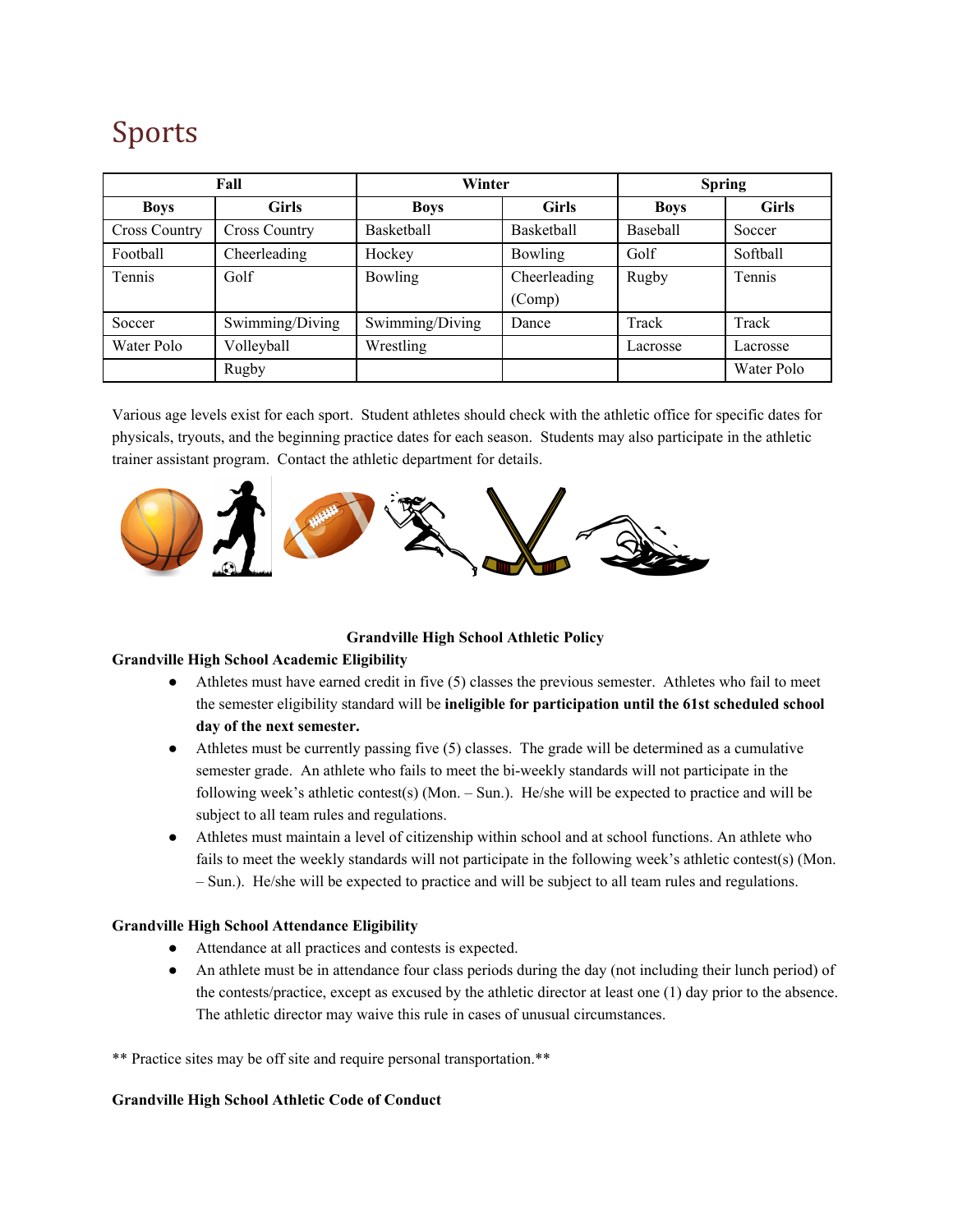**Student Handbook** - All Grandville Public Schools students are responsible for complying with the rules in the Student Handbook.

## Penalty

If a student athlete is disciplined for a violation of the Student Handbook the Athletic Director,

- Is notified in writing, a conference between the Athletic Director and student will be conducted to determine appropriate discipline. The following items will be discussed:
	- o The Athletic Code violation
	- o The appropriate penalty

## **Behavioral Standards**

**Tobacco, Vaping, Social Media** - Possession of, use, sale of , or distribution of tobacco products or any vaping device of any kind; Use of social media to post pictures taken in locker rooms, bathrooms, or of individuals without permission or posting electronic messages that may negatively impact the school or team.

| 1 <sup>st</sup> Offense    | $2nd$ Offense       | 3 <sup>rd</sup> Offense     | <b>4th Offense</b>      |
|----------------------------|---------------------|-----------------------------|-------------------------|
| Up to $30\%$ of the season | Up to $50\%$ of the | Ineligible from             | Loss of interscholastic |
|                            | season              | interscholastic competition | opportunities for the   |
|                            |                     | for 365 days                | remainder of their high |
|                            |                     |                             | school career           |

**Alcohol, Drugs, Performance Enhancing Substances, and Controlled Substances** – Use, possession of, sale of, or distribution of alcohol, drugs; possession, sale of, or distribution of any substance or item that is represented to be a controlled substance; consumption, possession or under the **influence of alcoholic beverages**; possession or under the influence of a controlled substance (illegal or prescription) other than as prescribed by a physician; consumption or possession of performance enhancing substances..

| 1 <sup>st</sup> Offense | $2nd$ Offense                                               | 3 <sup>rd</sup> Offense                                                                   |
|-------------------------|-------------------------------------------------------------|-------------------------------------------------------------------------------------------|
| 30% of the season       | Ineligible from interscholastic<br>competition for 365 days | Loss of interscholastic opportunities<br>for the remainder of their high<br>school career |

• Athletes who repeatedly abuse tobacco, vaping devices, social media, alcohol, drugs, performance enhancing substances, and/or controlled substances may be moved to second, third, or fourth offenses at the discretion of the athletic director and principal.

**Self-Reporting:** If a student turns himself/herself in for an Athletic Code violation the suspension will be for a period of 20% instead of 30%. Self-reporting to the principal or athletic director will only be allowed once with a first violation and must be made prior to any investigation by the High School administration.

## **Performance-Enhancing Substances**

Use of a performance-enhancing substance by a student, no matter their source, is a violation that will affect a student's athletic eligibility and extra-curricular participation. **The list of banned substances for the 2017-2018 school year include**: Herbal Ectasy, Shape-Fast Plus, Thermogen Tea, Metabolife 356, Ultimate Orange, Diet Fuel, Herbal Rush, Energy Rush, Xenadrine, Biodrine, Ripped Fuel, 3-Andro Xtreme, Adipokinetix, Animal Cuts, BetaLean, Dyma-Burn Xtreme, Dymetadrine Xtreme, Energel, Metacuts, Thermo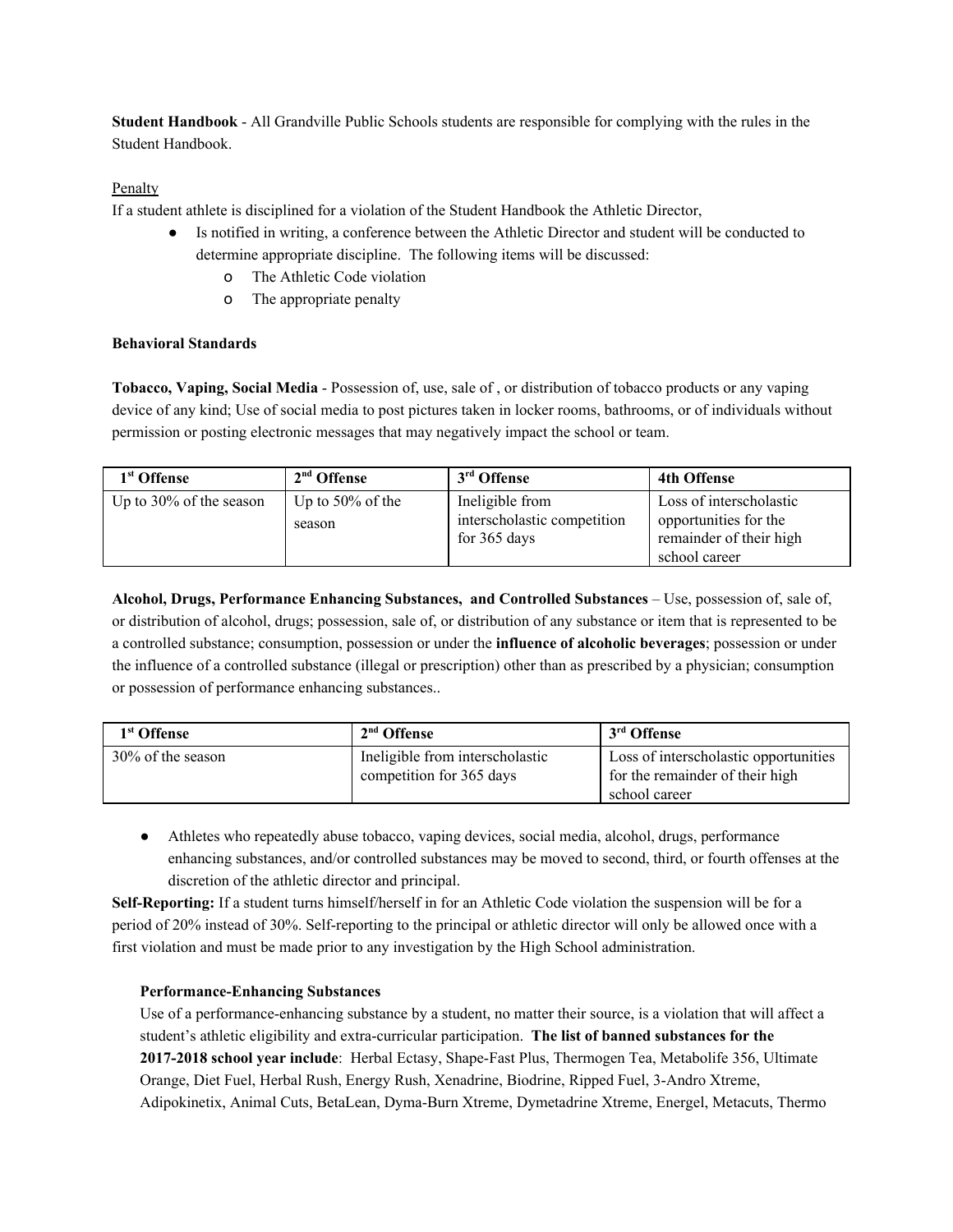Speed, Yellow Jacket, Ripped Force, 3-andro Xtreme, Andor-Gen, Andro-Stack, Androstat, Animal Stak, Nor Andro Ripped Fuel, Nor-Stak, Nor-Tek, Rest-EZE, Blue Nitro, Revivarant G, GH revitalizier, GHR, Remforce, Renewtrient, Gamma G, IsomaX, Firewater, Invigorate, Somoatomax-PM, Thermo-Lift, Herbal Thermotabs, Hydroxycitrate, Hydroxycut, and Citrimax.

**Gross Misconduct/Conduct Unbecoming** – Gross misconduct is defined as cheating, fighting, hazing (see student code-of-conduct) or to be an accomplice to the act of hazing (see student code-of-conduct), violation of a civil or criminal law or any socially unacceptable behavior that brings discredit to the athlete, parents, school or team.

## Penalty

Suspension from 10% - 100% of the scheduled dates of the season during which the violation occurred, possible removal of the privilege of being a team captain, possible suspension from the team for the remainder of the season or seasons and/or possible suspension from athletic participation for up to one calendar year. Police referrals will be made in instances of law violations. Punishment will be dependent upon the severity of the offense.

## **Reporting Violation**

- A written report will be given to the Director of Athletics telling of the infraction. These reports may come via a reporter warning of an infraction, report by an adult, police report, court decisions or public information (papers, magazines, etc.)
- Director of Athletics shall notify the athlete of reported violation and investigate the infraction after receiving the report or learning of the violation.
- Written report of the charges and penalty to parents/guardian from Director of Athletics.

**Duration** – The athlete must abide by this athletic code effective the first day of practice/tryouts of his/her first sport participated in at Grandville High School. Transfer/new students must abide by this athletic code from their first day of practice/tryouts of the first sport they participate in at Grandville High School. The Director of Athletics reserves the right to honor discipline imposed by another school from which the student transfers. After the first day of practice, the Grandville Athletic code is in effect at all times throughout the **entire calendar year (365 days)** for the remainder of the student's high school career at Grandville High School.

## **MHSAA Eligibility**

The Michigan High School Athletic Association (MHSAA) has been the governing body of high school athletics in our state since 1924, and Grandville Public Schools is part of the 701 public, parochial and private schools that have agreed to follow the rules and regulations MHSAA helps enact. The following is a summary of the MHSAA Ten-Point Checklist for Student eligibility:

## **Age**

High school students become ineligible if they reach their nineteenth birthday before September 1 of a current school year.

## **Undergraduate Standing**

Students involved with high school sports are NOT to be a high school graduate.

## **Physical Examination**

Students must have on file, in the athletic office, a physician's statement for the current school year (dated after April 15) certifying that he/she is physically able to compete in athletic practices and contests.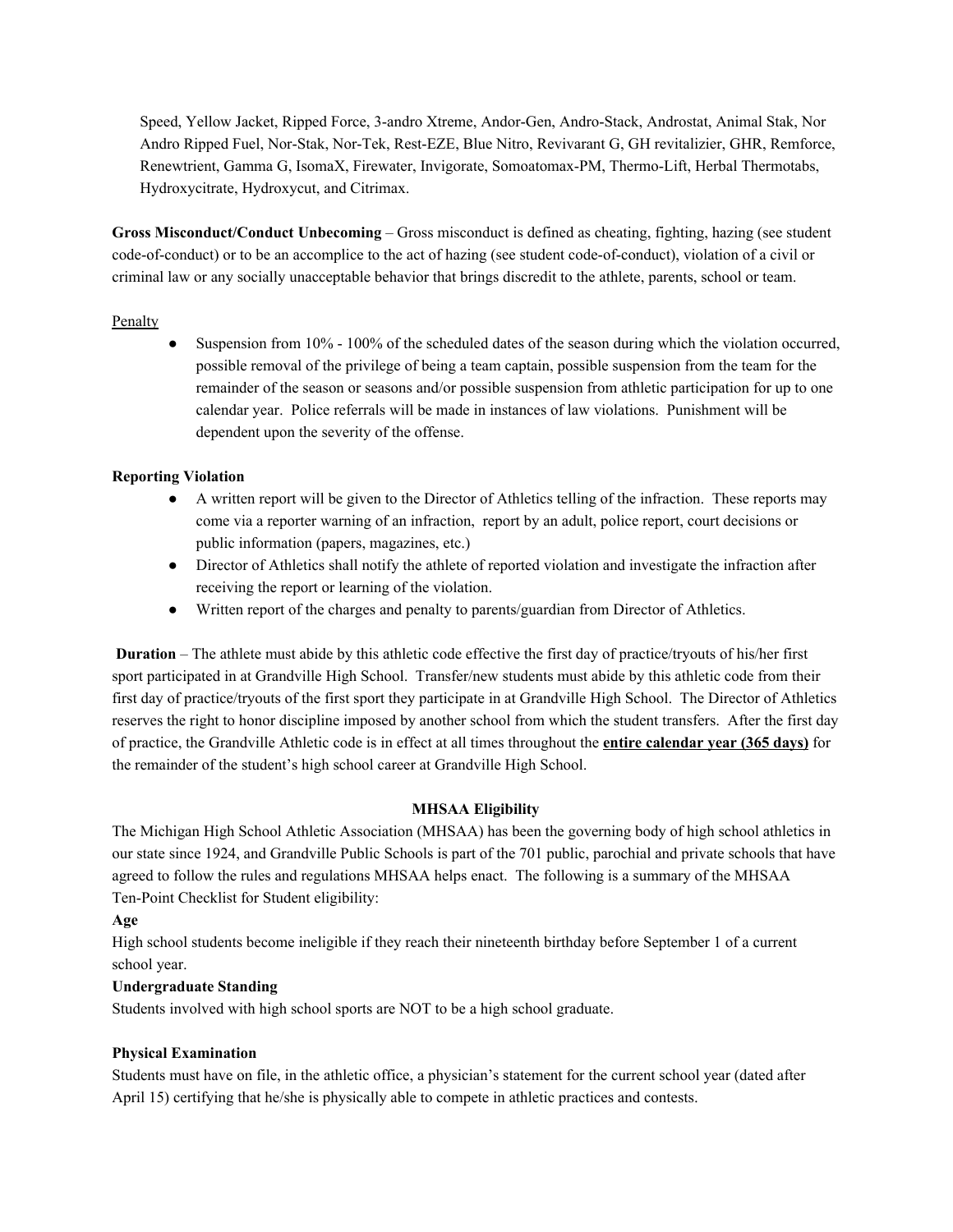#### **Enrollment**

Students must be enrolled in school prior to the fourth Friday after Labor Day (1st semester) or the fourth Friday of February (2nd semester). A student must be enrolled in the school for which he or she competes.

### **Semesters of Enrollment**

Students cannot be eligible in high school for more than eight semesters and the seventh and eighth semesters must be consecutive. Students are allowed four first semesters and four-second semesters of competition and cannot compete if they have graduated from high school.

### **Transfer Students**

A student in grades nine through twelve who transfers to another high school is not eligible to participate in an interscholastic contest for one full semester unless the student qualifies for immediate eligibility under one or more of thirteen exceptions published by the MHSAA.

### **Undue Influence**

The use of undue influence by any person directly or indirectly associated with a school to secure or encourage the attendance of a student for athletic purposes will cause the student to become ineligible for a minimum of one semester.

### **Limited Team Membership**

After practicing with or participating with high school teams, students cannot participate in any athletic competition not sponsored by his or her school in the same sport during the same season. Students in individual sports may participate in a maximum of two non-school individual meets or contests during the school season while not representing their school.

#### **All - Star Competition**

Students shall not compete at any time in any sport under MHSAA jurisdiction in All - Star Contests or national championships regardless of the method of selection. Participation in such a contest shall cause that student to become ineligible for a maximum period of one year of school enrollment.

#### **Awards and Amateurism**

Students cannot receive money or other valuable considerations for participating in MHSAA sponsored sports or officiating in interscholastic athletic contests, except as allowed by the handbook. Students may accept, for participation in MHSAA sponsored sports, a symbolic or merchandise award, which does not have a value over \$25.00. Banquets, luncheons, dinners, trips and admission to camps or events, are permitted if accepted "in kind". Awards in the form of cash, merchandise, certificates, or any other negotiable document are not allowed.

Any other specific rules or regulations can be found in the athletic office.

## **Complaint Procedure and Guidelines**

#### **Parents and Athletes**

Unfortunately, complaints do occur in the coaching profession. Most are mere misunderstandings. They are usually resolved with communication between the two individuals involved. There are times when the complaint cannot be resolved at this level. The complaining party should then begin with Step #2 in the process. Keep in mind when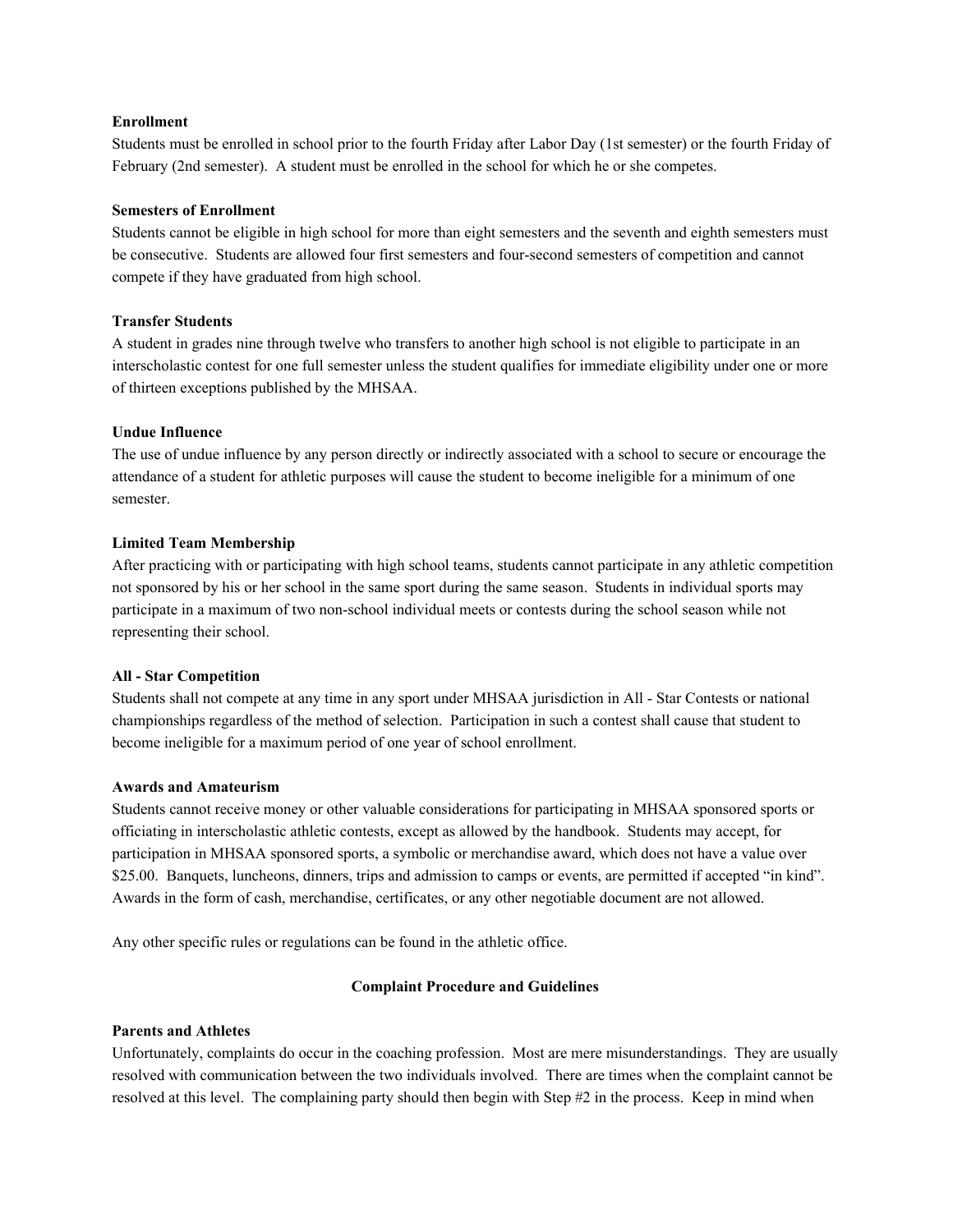going through the process, whether the complaint is small or large, the mediation process is very important and will be handled in a manner which treats the individual with fairness and concern. No coach shall treat an athlete differently as a result of a parent's complaint, opinion, or action.

When a complaint is brought to any level of the administration, it shall be processed in the following manner:

## Step 1

The individual with the complaint shall be directed to discuss their concern with whomever they have a complaint.

## Step 2

If the complaint is not satisfactorily resolved, the Director of Athletics shall investigate the complaint.

## Step 3

If the complaint is not satisfactorily resolved at the Director of Athletics level, the building principal or their designee shall investigate the complaint.

## Step 4

If the complaint is not satisfactorily resolved at this level, the superintendent of schools or designee may hear the complaint and take whatever action is determined to be prudent.

## **Inappropriate Issues for Parents to Discuss with the Coaching Staff**

Playing time, team strategy, play calling, other student athletes

## **Grandville High School Award Requirements**

Varsity awards are given to those athletes who meet the requirements designated by each sport. Requirements to win a varsity letter are determined by the head coach of each sport. Awards are given to the Most Valuable Player for each sport.

## **NCAA Eligibility Rules**

For complete information and registration, visit the NCAA web site at [www.ncaaclearinghouse.net](http://www.ncaaclearinghouse.net/)

NCAA COLLEGE ATHLETIC ELIGIBILITY: Student athletes who wish to participate in athletics at Division I or Division II colleges, must be certified by the NCAA Initial-Eligibility Clearinghouse. To be certified students must submit the Student Release Form, a transcript of grades, test scores, and the filing fee to the Clearinghouse. Test scores must be submitted from the testing agency.

The NCAA has adopted new legislation that will require prospects who intend to enroll at NCAA Division I and Division II institutions to supply ACT or SAT scores to the Clearinghouse directly from the testing agencies. **Test scores on an official high school transcript will no longer be usable for NCAA purposes.** All prospective student-athletes intending to enroll in an NCAA Division I or II institution for the first time on or after August 1, 2007 must complete the NCAA Amateurism Certification questionnaire. Online courses may not be accepted by the NCAA Clearinghouse, please check with your counselor or the NCAA Clearinghouse.